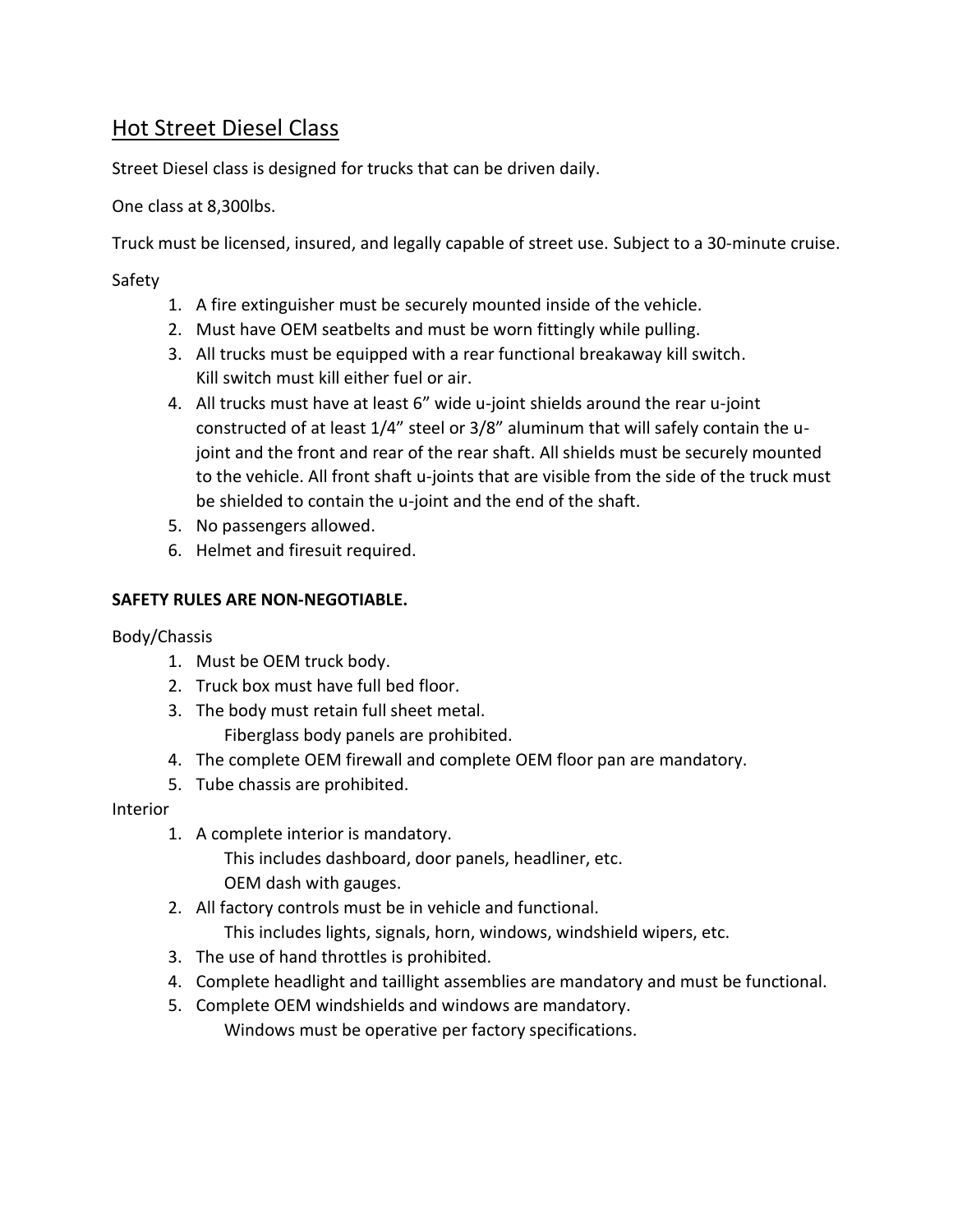**Tires** 

- 1. DOT tires.
- 2. No cut or siped tires.
- 3. DOT rims only.
- 4. NO bar tires, 35x12.5 maximum tire size.

If running the dually rear-end must have a dually bed. Dually trucks must run factory tire size.

5. If the wheel tread is offset the center line of the front tire must run within tread of rear tires.

### Brakes

- 1. Factory brake parts on all 4 wheels are required.
- 2. 1-ton drivetrain max, no aluminum hubs, minimum of four-leaf springs in the rear of the truck.

### Steering

1. The vehicle must retain the full, OEM steering gear. The vehicle must use the original OEM power steering assistance, if it was equipped. Additional stabilizers are allowed.

### Engine

- 1. The engine is limited to stock appearing; OEM make. The engine is limited to any diesel engine available in a one-ton or smaller pickup.
- 2. Engine swaps are allowed, such as transplanting a Cummins engine into a Ford.
- 3. Stock appearing heads; no billet heads.
- 4. Aftermarket cast heads is acceptable.

# Engine Block

- 1. Factory engine block is required; no aluminum blocks are allowed.
- 2. Must run wet block.

# Transmission

- 1. An OEM transmission and transfer case are mandatory. Transmission must have been an option on a one-ton or smaller pickup.
- 2. Aftermarket clutches are allowed in manual and automatic transmissions. Automatic transmissions may have aftermarket torque converters and valve body.
- 3. All trucks must have a steel bell-housing or approved scatter blanket. Blanket must be secured 360° around flywheel or side shields.
- 4. All trucks with automatic transmissions must have an approved scatter blanket, which must cover 360° around converter and valve body; or SFI approved side shields, which must cover top and sides with additional shield on bottom of transmission of .060 inch steel or .090 inch aluminum.

# Water Pump

1. Mechanical water pump is required.